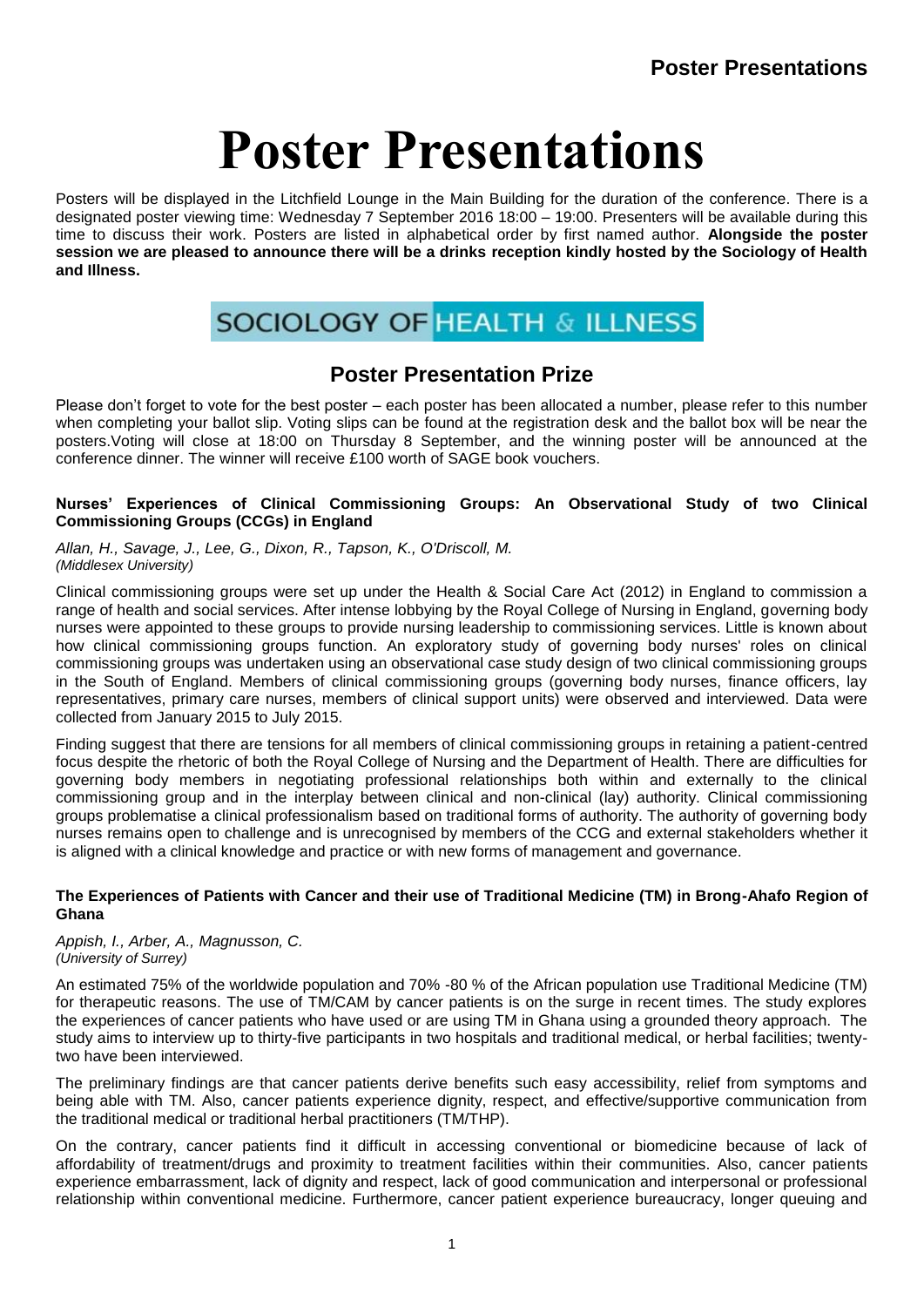waiting times and nepotism (whom you know, who you are) at the conventional medical facilities and practitioners (CM/CMP.

The findings highlight the role that TM plays in cancer patients' lives and some of the reason they would choose TM over conventional medicine. In addition, the findings play into the whole debate on the care cancer patients require throughout their disease trajectory i.e. a targeted pathological treatment and/or holistic care approach.

# **Interrelations between Mass Opinion, Public Health and Preventive Medicine: A New Approach to Predictive Patterns Behavior Analysis as a Basis for a Future of Comparative Survey Research**

#### *Gabriele Muñiz, J.*

*(PhD Candidate at the Department of Sociology of University of Barcelona –Faculty of Economics and Business)*

The conceptualization of mass opinion applied to health arena is by no means a simple matter. One possible way to think about it is that public health opinion is a social construction, a microcosm on a large scale of the problems created by globalization fenomen. Since mass opinion affect public health representation, it becomes important to find what mass opinion on public health is formed and how it changes. Some argue that the way that society is structured along race, class, and gender lines negatively impacts public health perception. Despite this, the surveys and other sociological studies have forced a revision in the analysis of public opinion related to health issues, out of dominant explanatory variables (self-rated health, education and economics). That is, substituing the rigid and one-dimensional concept of an 'individual health' based on one 'public opinion' by a more flexible and variegated view of the 'social' based on that everybody doesn't hold the 'same opinions'. Whilst there has been a long tradition in medical sociology of understanding illness and its related behaviours within their relevant social contexts, little work has been carried out regarding the influence of public opinion and social health perceptions on preventive medicine attitudes and patterns. From this point of view we explain the role of public opinion through the construction of new predictive patterns behavior by focusing on the relevance of public health and preventive medicine perception as dependent variable.

## **Perceptions of clinical research participation among breast cancer women in Spain: a qualitative multicenter study based on the theory of planned behavior. SOLTI Breast Cancer Research Group Qualitative Research**

*Gabriele Muñiz, J., Gabriele G (PI)., Fernandez, L., Casas, A., Ciruelos, E., Ortega, V., Soberino, J., Balmaña, J., Herrera, A.*

#### *(SOLTI - Academic research group in breast cancer)*

The aim of this study was to identify distinct patterns of reasoning process followed by female breast cancer previously to decide participate, refuse or leave clinical trials, within the theory of planned behavior framework. The election of this methodology was motivated for elucidating and better understanding the complexity of factors influencing patient perception, behavior and decision-making process in clinical trials. This research, the first of its kind in Spain, is part of a larger study employing both qualitative and quantitative methods. The qualitative phase consisted of six semi-structured interviews with leading experts in clinical oncology research, followed by four discussion groups involving thirty-nine breast cancer patients with and without disease relapse, metastases, stage I-IV disease, and adjuvant and neoadjuvant supportive therapy. Focus groups were conducted at four of the leading clinical research university reference hospitals. Despite limitations of sample size, the study did have several key findings with respect to breast cancer clinical trials-related beliefs and the level of supporting of personal autonomy granted and experimented by women participants in clinical trials among key determinants. The greater the imbalance between the clinical process and perception, the greater and more persistent was the subjective loss of the reference parameters of patient psychological-emotional state and quality of life.

# **The Semiotics of Suffering: How Triage Nurses Make 'Objective' Pain Assessments**

#### *Johannessen, Lars E. F.*

#### *(Oslo and Akershus University College of Applied Sciences)*

Pain is widely considered a subjective experience; yet in emergency medicine, triage nurses have to make an 'objective' assessment of the intensity of patients' pain to determine their place in line to see a physician. The present paper draws on data from a fieldwork study of a Norwegian emergency primary healthcare clinic (EPHC) to analyse how triage nurses performed pain assessments. Nurses in the EPHC were required to quantify their assessments on a scale from 1-10 based on patients' own report and observable signs of pain. The paper shows that nurses seldom asked patients about their 'subjective' score; instead, they relied solely on their 'objective' estimation. They acknowledged the subjective nature of pain but emphasised that 'subjective' scores were unsuitable for determining patients' relative priority. Nurses based their 'objective' scores on a widespread array of medical and non-medical signs, and their pain assessments were mediated by variables such as patients' age, gender and perceived cultural background. By analysing nurses' interpretive practice, the paper contributes to our understanding of triage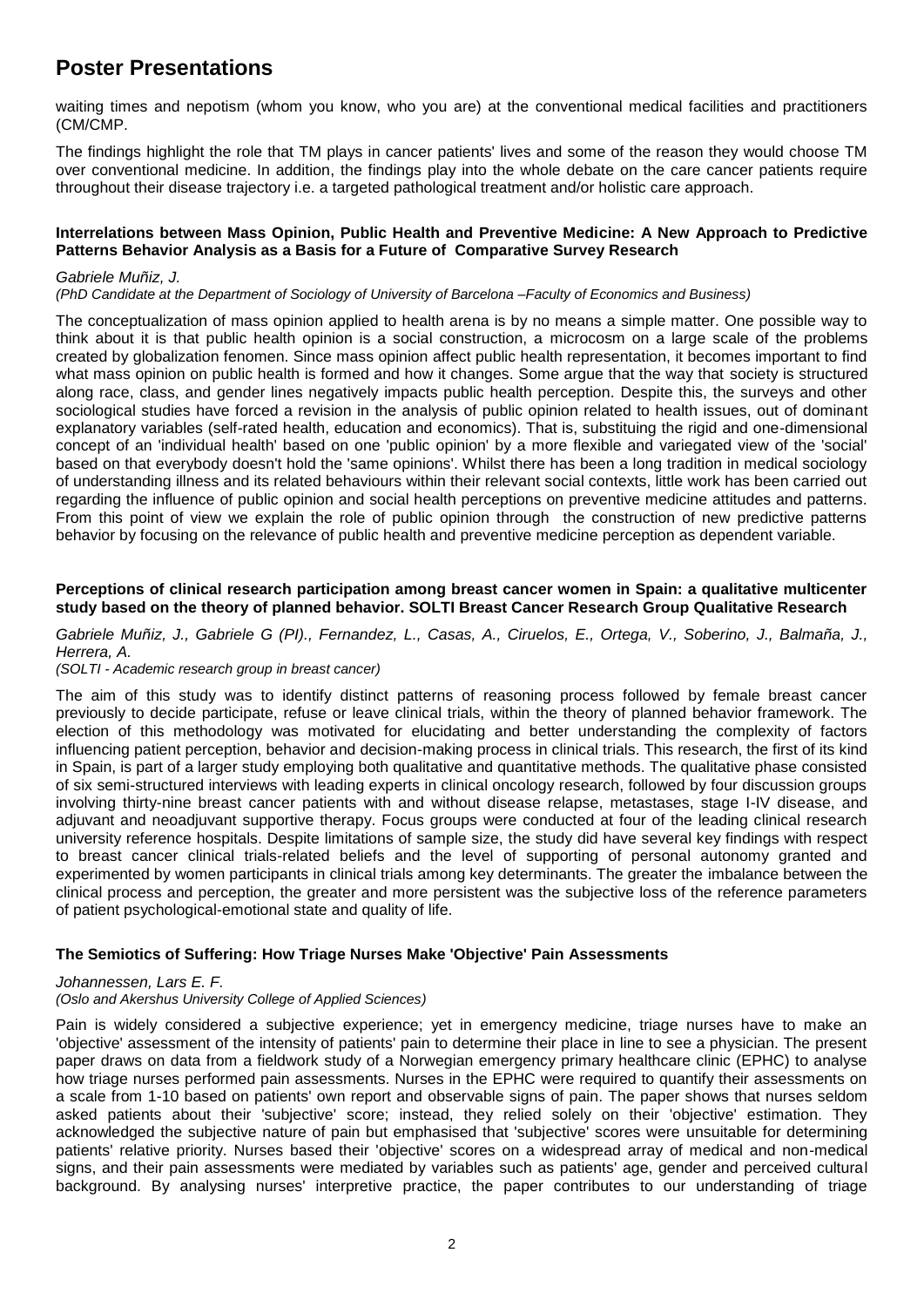assessments and nursing epistemology and sheds light on a source of arbitrariness in nurses' priority setting that might be highly consequential for patients.

# **Knowledge Mobilisation by Advanced Nurse Practitioners in Discharging Patients from the Emergency Department: An Ethnographic Study**

#### *King, R.*

## *(School of Health and Related Research, University of Sheffield)*

Nurses use many sources of knowledge in clinical decision-making, including local guidelines, advice from colleagues, courses, experience, new treatments, publications, tacit knowledge, and the internet. Patient care can be improved when they apply research to practice, however studies have identified an under-use of research. Knowledge mobilisation (KM) is concerned with closing the gap between research and clinical practice, and improving research dissemination and implementation. Little is known about KM by ANPs.

This study will focus on how ANPs use knowledge to discharge patients with long term conditions from the ED. LTCs are increasing and place a significant burden on emergency care. Advanced nurses are part of the government's strategy to improve emergency care services.

Ethnographic methods of observation and in-depth interviews will be used. There will be two phases to the study; to understand the ANP role and ED context, and to explore knowledge mobilisation by ANPs. Gabbay and Le May's (2004) theory of clinical mindlines in primary care will be explored in the context of ANP decision-making in the ED.

The findings will increase our understanding about knowledge mobilisation by ANPs in discharge decision-making. This will help to improve research dissemination by clinical educators and researchers. By improving the communication of new research findings, patients will benefit from healthcare that is informed by the best available evidence. There may also be a cost benefit; if the outcome of improved knowledge mobilisation leads to a reduction in hospital admissions.

#### **Exhibiting Pain: Using Creativity To Communicate Persistent Physical Pain**

*Main, S. (Open University)*

As an invisible and subjective condition, persistent pain can prove a challenge to communicate and understand. However, a lack of understanding may undermine the ability of health care professionals and informal support networks to respond effectively to the person with pain. With the increasing recognition of this condition, there is a need to develop new methods of conveying the nature and impact of that pain for the individual.

An alternative means of expressing the persistent pain experience is through creative techniques, such as the visual arts or in writing. In this study online exhibitions, displayed using social media, are being used to explore the interpretation of creative representations of persistent pain. One aim is to examine how these may aid a person's communication of their pain experience with health care professionals, friends and family.

Analysis of the responses to the exhibits highlights the symbols and signs (semiotics) that are used by audiences to construct particular interpretations. Overall, the intention is to gain insight into the understandings of persistent physical pain that are constructed through the viewing of creative representations. The interpretations will be considered according to audience demographic and/or within the context of discussion with other exhibition visitors. This paper explores the emerging interpretations of the exhibits and considers the findings in the context of communicating the pain experience.

#### **Engaging Communities to Improve Mental Health in African and African Caribbean Groups: A Qualitative Study Evaluating the Role of Community well-being Champions**

*Mantovani, N., Pizzolati, M., Gillard, S. (St George's, University of London)*

Over the last decade Britain has undergone reforms to promote engagement in local structures of governance. These reforms have encouraged the promotion of active citizenship and have been central to the government's public service modernisation agenda. This poster presents the findings from a study evaluating a pilot outreach intervention which adopted a community engagement model to address the mental health needs of African and African Caribbean groups, which entailed a partnership between Faith Based Organisations (FBOs), local public services, and community organisations (COs) to co-produce the pilot project. Lay people were trained to raise awareness about mental health among these communities in South London. Between 2012 and 2013 a qualitative participatory approach was used to evaluate the pilot project, which enabled a researcher to take part in the engagement phase of the pilot project, and the project coordinators to be involved in the research process. Semi-structured, one-to-one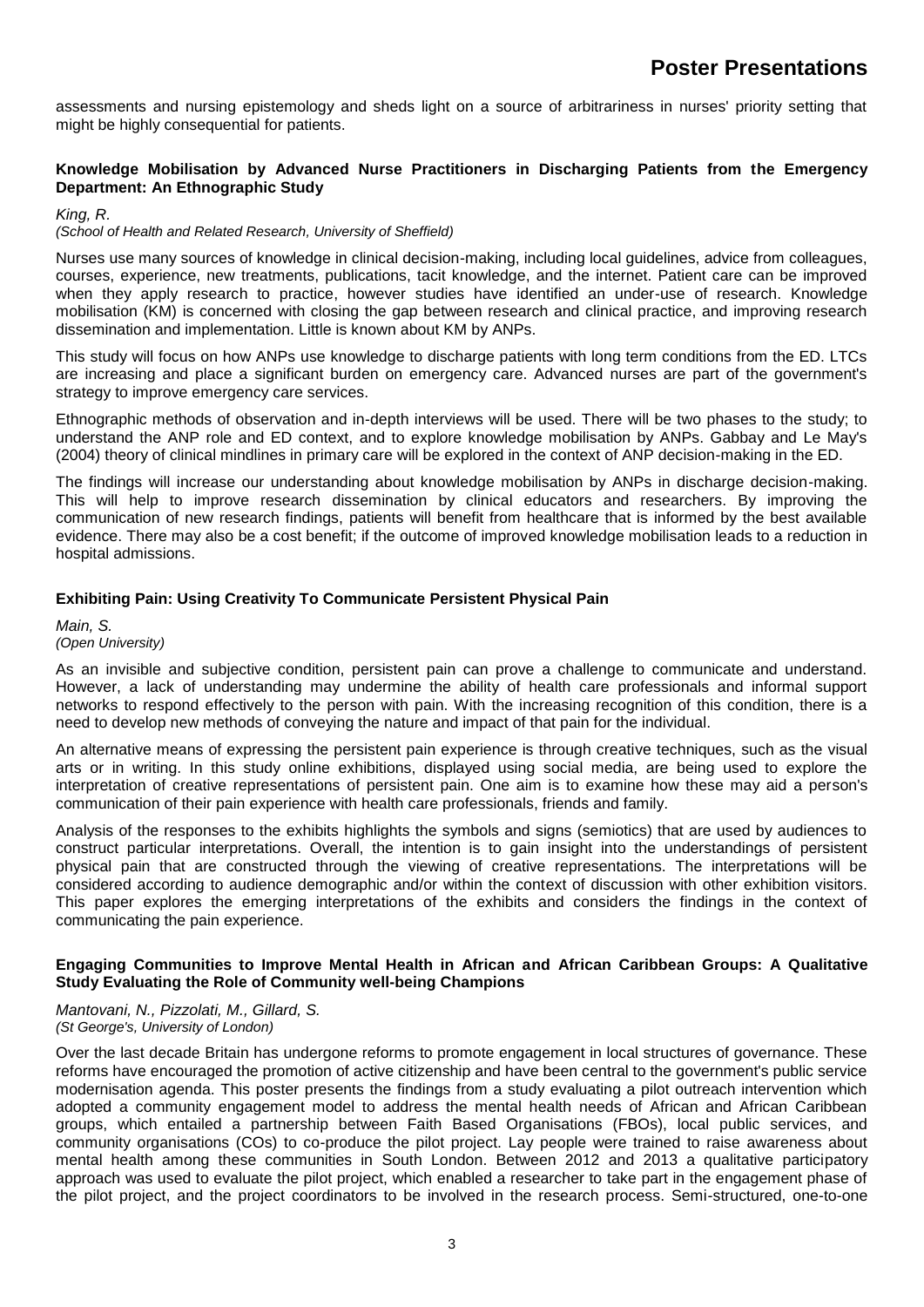interviews were carried out with 13 Community and Well-Being Champions (CWBCs) recruited from African and African Caribbean communities (seven male and six female) which were analysed thematically. This study examines the impact of the relationship between the intervention and community through the participants' engagement in the pilot outreach project and the action undertaken as champions. We found that although CWBCs used circles of influence to share ideas about mental health and well-being and to encourage change, they encountered resistance on the part of the people they engaged with, which resulted from a lack of knowledge about mental health, taboos and ascribed stigma.

# **Making Sense of Genito-Urinary Symptoms: A Mixed Methods Study**

*Mapp, F., Hickson, F., Mercer, C., Wellings, K. (London School of Hygiene & Tropical Medicine)*

## **Background**

Genito-urinary symptoms can indicate underlying infection or disease requiring prompt treatment. However symptoms are subjective and non-specific and may not be interpreted as a need for healthcare by those who experience them. Drawing on Zola's work about symptoms and care-seeking, I explore lived experiences of genito-urinary symptoms and sense-making processes that give meaning to bodily sensations.

#### Methods

I used an explanatory sequential mixed methods design to combine data from Britain's third National Survey of Sexual Attitudes and Lifestyles (Natsal-3) with a dominant qualitative component comprising 27 semi-structured interviews. The qualitative sample was drawn from Natsal-3 participants who reported genito-urinary symptoms and nonattendance at sexual health clinics to explore symptoms outside of medical settings. I calculated symptom prevalence estimates and used principles of Interpretative Phenomenological Analysis to explore sense-making, symptom meanings and lived experiences.

#### **Results**

From a total of 8,947 sexually experienced survey participants aged 16-44, 21.6% (95% CI 20.4-22.9) of women and 5.6% (95% CI 4.9-6.6) of men reported recent symptoms. Using qualitative interview data I problematized quantitative prevalence estimates and developed an innovative explanatory mechanism for symptom sense-making processes centred on a 'cause-concern cycle.' Meanings were imported from information sources or created by participants and transformed bodily sensations into symptoms although sensations were often normalised, especially by women. Genito-urinary symptoms had physical, emotional and existential components.

# **Conclusions**

Genito-urinary symptoms are more commonly reported by women than men, however the meanings attributed to bodily sensations mediate interpretation of the experience and subsequent decision-making and healthcare-seeking behaviour.

# **Does Subjective Social Status Vary the Effects of Socioeconomic Status on Sleeping Problems? Analysis of Social Survey Data in the Area Afflicted by the Great East Japan Earthquake**

#### *Misawa, J.*

# *(Nihon University School of Medicine)*

The Great East Japan Earthquake in March 2011 seriously impacted sleeping problems(SP) of residents in the afflicted area. We suggest that socioeconomic status(SES) including income and educational levels is related to SP in the area. However, subjective social status(SSS) could vary the relationship, because SSS might not necessarily coincide with SES. Therefore, we aimed to elaborate the relationship among SP, SES, and SSS. Of the residents in the disaster area, 2,100 aged 20 years or older, were surveyed in November, 2011. Of the 1,532 answers obtained (a 64% response rate). Controlling for demographic characteristics, social support, anxiety about social life, experiences of moving, and amount of damage incurred, we created a logistic regression model to test for an association between SP and SES by each SSS(high, middle and low class). The model showed that high educational level in the low SSS class was associated with reduced odds of SP. On the other hand, a high income in the middle SSS class was associated with increased odds of SP. In the high SSS class, SES was not associated with SP. These results suggest that SSS varies the relationship between SP and SES. High educational levels would be helpful in preventing SP in the low SSS class. Additionally, we speculate that the middle SSS class might experience SP by managing to maintain its status in a situation in which a high income group would feel threatened, because those who rate their own status as in the middle may value income more highly.

# **'I'm not a couch potato': Older Adults' Construction of Sedentary Behaviour as a Moral Practice**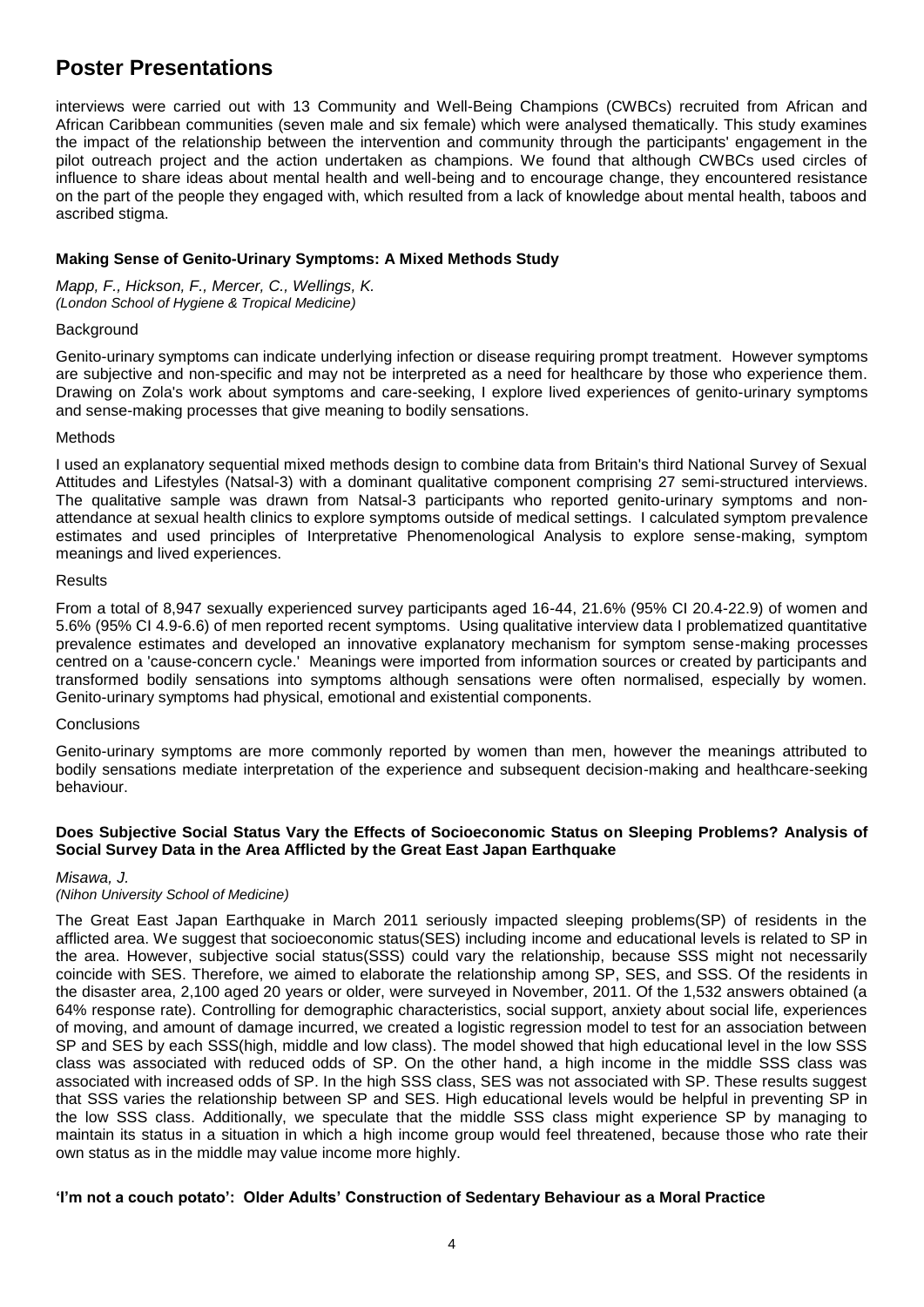*Palmer, V., Fitzsimons, C., Wyke, S., Mutrie, N., Gray, C. on behalf of the Seniors USP consortium (University of Glasgow)*

Engaging in prolonged sedentary behaviour (SB) has been linked with physical and mental health risks, particularly among older adults. There is a need to explore how older adults understand SB in their everyday lives.

As part of larger interdisciplinary study examining SB in older adults (Seniors USP), 42 semi-structured interviews were conducted with older adults of varying age (mid 60s/late 70s/mid 80s), social class and objectively-measured SB.

Older adults provided accounts of sitting which constructed their sitting as 'busy': 'I suppose the thing they didn't go into at all was what you did when you were sitting down, because I tend to be quite active and, you know, I'm on the train quite a lot, on the bus quite a lot going places, now this doesn't seem to matter, you know, that's you just sitting'. Thus participants distinguished between being busy or not busy rather than being sedentary or physically active 'You know, I'm not sitting there doing absolutely nothing which is the main thing for me – I'll try and do something'. In addition these older adults distanced themselves from the sedentary 'other' 'there's a lot of folk just sit down, and that's it, they're not even going to try'. In doing so, they construct identities as busy sitters situating sitting as a moral practice and constructing themselves as 'active' citizens.

Understanding the way older adults construct sitting as a moral practice has implications for the design and development of future interventions to reduce or break up SB.

## **MSK Injury Sustained Through Exercise: Patient Pathways, Social and Economic 'Costs' and Medical Interactions**

*Pullen, E., Malcolm, D., Wheeler, P. (Loughborough University)*

Musculoskeletal injuries (MSK) sustained through exercise/physical activity (PA) have been identified as accounting for up to 30% of all primary care consultations, creating an increased workload to primary care and resulting in suboptimal injury management and general patient dissatisfaction. The recent establishment of Sport and Exercise Medicine (SEM) within NHS England seeks to reduce this workload though its primary initiative of providing a single point of referral from primary care into specialist MSK secondary care, ensuring this patient pathway and transition is efficient. At present, very little is known about the pathways of patients with an MSK injury sustained through PA, and even less about the extent SEM has been integrated into these pathways to provide a seamless patient journey. Addressing this lacuna in the research, this presentation illustrates the findings from PhD research that shed light on the pathways of patients with an MSK injury sustained through PA up until the point they receive treatment at one SEM clinic in NHS England. Employing a qualitative methodology, this research demonstrates the extent SEM initiatives are being developed in the NHS and effectively used as means to reducing the workload to NHS services and improving patient satisfaction. It provides evidence of the patient experience in these pathways and the potentially more problematic implications inefficient patient pathways have for the social economy and health promotion policy.

# **Supply-side Barriers to Maternal Healthcare Utilization: A Study of Health Sub-Centres in Rural India**

#### *Singh, A. (University of Portsmouth)*

Background: Publicly-funded health facilities in the developing world face several types of barriers in delivering quality health services. The availability of resources (physical infrastructure, human resources, training, drugs, and equipment) may significantly affect the volume and quality of services provided. Therefore, this study investigates the effect of supply-side determinants of maternity care provision at health sub-centers (HSCs) in rural India.

Data and Methods: Using data from District-Level Household Survey 2007–2008, the examines the effect of supplyside variables on the utilization of antenatal, postnatal and in-facility delivery services provided at HSCs. Due to the count and over-dispersion properties of outcome variables, data has been analysed using negative binomial regression model.

Results: The number of safe deliveries reduces in HSCs with no labor table (Incidence Rate Ratio ((IRR))=0.45; P=0.00) and bed-screen (IRR=0.70; P=0.00) and a contractual nurse-midwife (IRR=0.76; P=0.04). The availability of village health and sanitation committee (VHSC), tap water supply, telephone, functional toilet, regular electricity supply increases the volume of MCH services, even after controlling for catchment area population, region, religion, maternal education, economic status, and district-level fertility rate. The same is true for essential obstetric drugs, blood pressure equipment, and examination table as well.

Conclusion: The Government of India, to improve the health services utilization at HSCs, should invest in basic infrastructure, essential drugs, and equipment at all sub-centres. Since contractual ANM does not appear to be as effective as a permanent ANM, the policymakers should look deeper into the causes behind such anomaly.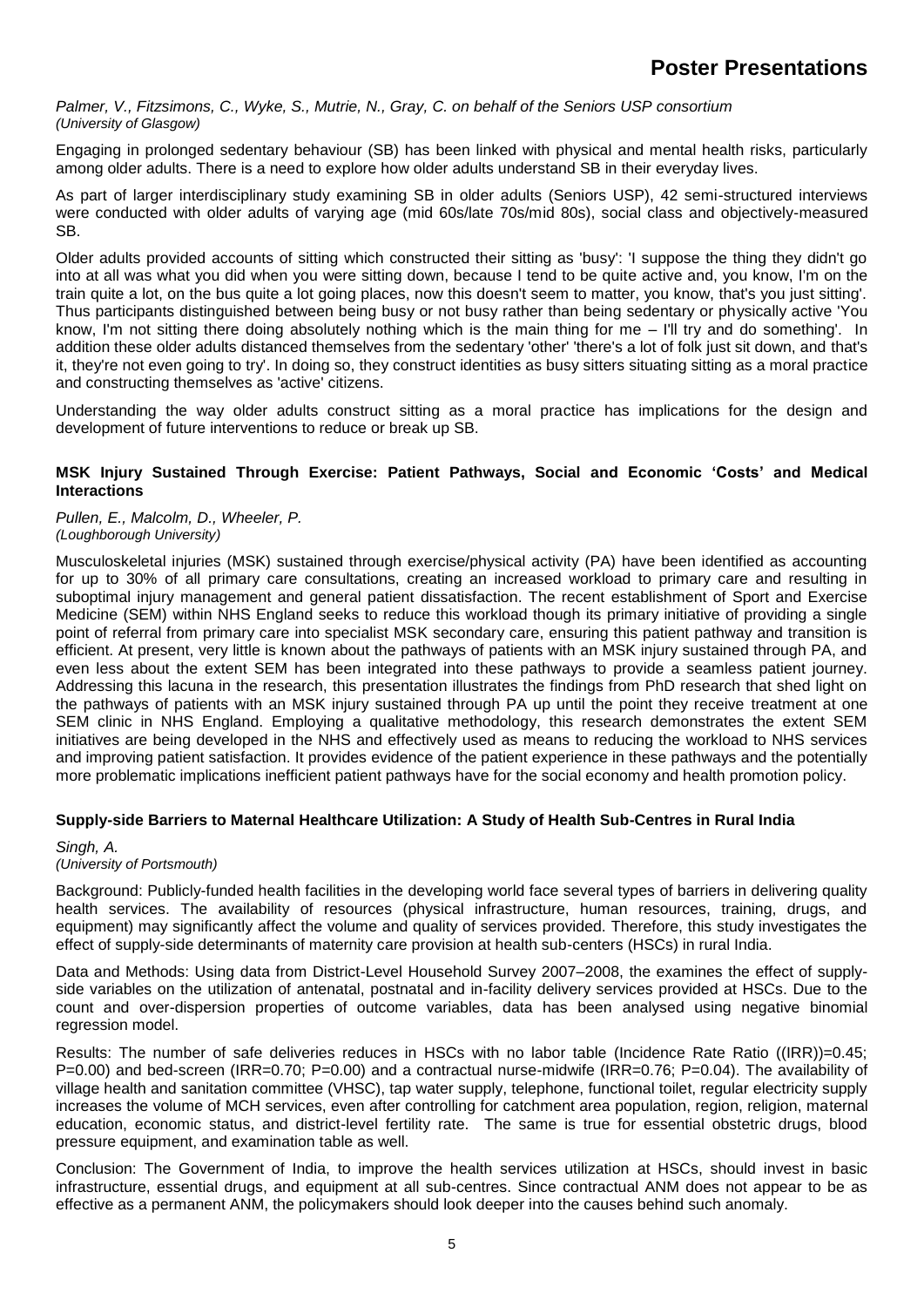# **Shortage and Distributional Inequalities of Specialists at Rural Hospitals in Uttar Pradesh, India**

#### *Singh, A. (University of Portsmouth)*

Background: The study aims to examine shortage and distributional inequalities of specialists (relevant for maternal and child health) at the rural hospitals in Uttar Pradesh (UP) state of India.

Data and Methods: The study uses the latest rounds of District Level Household Survey to assess the shortage and distributional inequality of specialists in rural hospitals during 2002-03 and 2007-08 by employing a perfectly decomposable measure of inequality known as Theil 'T' along with the Gini coefficient. Negative binomial regression was used to examine the association of facility characteristics with the availability of specialists.

Results: More than 75% rural hospital do not have pediatricians and anesthetists and a little over two-thirds do not have obstetricians and surgeons. Only 4% have all four specialists, and 48% have no specialists at all in 2007-08. Among health workers at rural hospitals, only specialists record an increase (51%) in inequality as measured by Gini during 2002-07. The contribution of 'within-district' inequalities (81.8%) outweighs the 'between-district' inequalities (18.2%). The eastern and southern UP districts are not only deficient regarding the availability of specialists but also, their current distribution is highly unequal. Rural hospitals with residences for specialist, electricity, and tap water are expected to have more specialists.

Conclusion: Distributional inequalities further complicate the already existing huge shortage of specialists in rural hospitals of UP. The Government must take corrective actions in this regard with a focus on eastern and southern UP. Equipping rural hospitals with basic amenities and residential facilities might help reduce distributional inequality.

# **Parents' Attitudes Toward Participating Children's Informed Assent in a Birth Cohort Study**

*Suda, E., Muto, K., Ri, I. (National Institute for Environmental Studies)*

The Japan Environment and Children's Study (JECS), a birth cohort study involving 100,000 parent-child pairs, was launched in 2011 in order to evaluate the impact of various environmental factors on children's health and development. Health outcomes and exposure measurements will continue until the participating children become 13 years old. Proxy consent was obtained from a pregnant mother regarding her baby's research participation.

Ethical Guidelines for Medical and Health Research Involving Human Subjects (MEXT and MHLW, 2014) require confirming an informed assent (IA) from a child participating in a research in the age he/she can understand about the research and express his/her will. We conducted a research to clarify the attitudes of JECS participating children's parents who are expected to get involved in the IA process from the early stage.

The semi-structured individual interviews with 20 mothers and 5 fathers were conducted. One of the parents' main incentives for participation was that they would like to provide something goods for their own child, his/her generation or next generations. Parents wanted to explain about their wish to participating children, and this seemed to be one of the reasons which make parents' attitudes positive toward IA. Also the trust toward JECS implementing organizations or persons was observed as a base of parents' sense of security and safety regarding their children's participation. This seemed to ease parents' hesitation toward IA.

The meanings, significances and challenges of IA for the birth cohort studies, participating children and their parents will be discussed.

# **Professional Identity in Nursing: UK Students' Explanations for Poor Standards of Care: A Focus Group Study**

*Traynor, M., Buus, N. (Middlesex University)*

Professional socialisation in medicine and nursing is acknowledged to involve anxiety. In nursing it is widely seen to involve a loss of idealism, which is often considered a negative consequence by researchers. This study set out to reexamine the topic focussing on the development of professional identity. Six focus groups from 2013-6 were held with a total of 49 2nd and 3rd year BSc nursing students from three cohorts studying at a university in London, UK and their transcripts were subject to discourse analysis and informed by ideas of identity as interaction and linguistic practices. Participants' talk was strongly dualistic and inflected with anxiety. Participants identified with caring as an innate characteristic. They described some qualified nurses as either not possessing this characteristic or as having lost it. They explained strategies for not becoming corrupted in professional practice. Their talk enacted distancing from 'bad' qualified nurses and solidarity with other students. Their talk also, apparently paradoxically, featured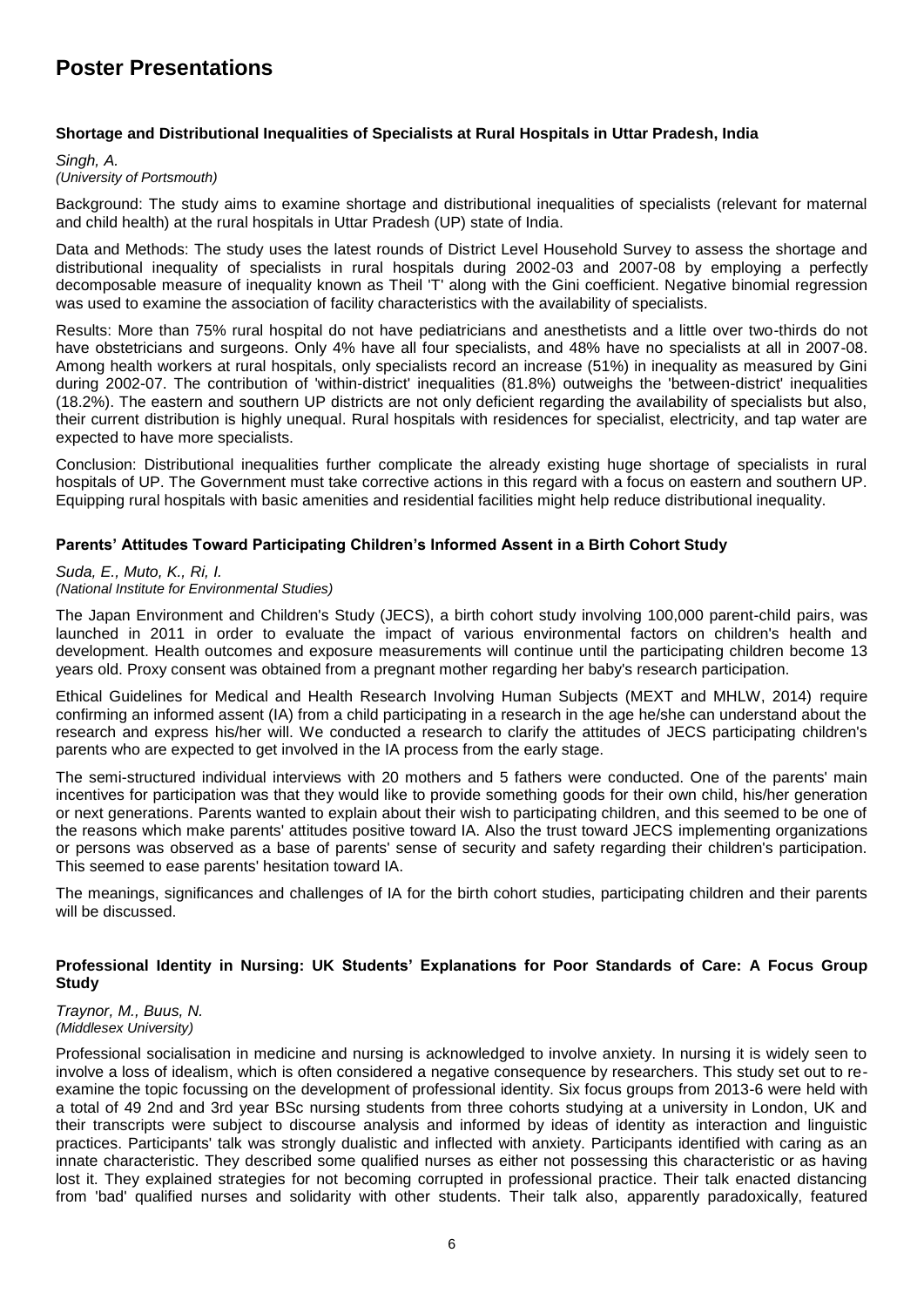cynicism. Neophyte nurses' talk of idealism and cynicism needs to be understood as identity work in the context of anxiety inherent in the work of nurses and in a relatively powerless position in the professional healthcare hierarchy.

# **Reconsider the Notion of Professionalism of Home-Visiting Nurse in Terms of Integrated Community Care**

*Tsumura, I., Tomomatsu I., Honma T., Yoshimura, S. (Tokyo Medical and Dental University)*

#### Aim and background

This study aims to reconsider the notion of professionalism of home-visiting nurse in terms of integrated community care.

Aging of the population has acutely proceeded in Japan. In 2013, the number of the population who are 65 years or older reached to 25%. In order to overcome issues in aging society, Japanese government proposes integrated community care. Under the community care scheme, nurses are expected to have more roles which are different form the conventional roles.

#### Method

Based on review of advanced cases of community based care, five municipal corporations and five medical organizations are chosen for interview. As of them, in total 20 people were interviewed by using semi-structured faceto-face interviews techniques. All interviews were recorded and thematically analysed. As of them, this study specifically focuses on one home-visiting nurse station in Tokyo.

#### Result and discussion

Home-visit nurses make significant roles for active aging. They are involved in community activities which are not considered as professional tasks of nurses in the existing hospital based setting. They are demanded to play a key role in their town's events by local government if they want to propose some opinions to public administration. It is vital that issue are carried out on the premise that they have enough knowledge of local area. I argue that their current experiences in integrated community care propose elements to reconsider the professionalism of home-visiting nurses.

#### **Chronic Illness, Ageing and Gender: An Exploratory Investigation of Experiences and Motivations for Sustained Involvement in Community Cardiac Rehabilitation**

# *Vaittinen, A., Kaner, E., Stobbart, L.*

*(Institute of Health & Society, Newcastle University)*

This presentation will consider some preliminary findings of an exploratory study examining the gendered experiences of ageing with chronic illness (CVD) in the context of physical activity (PA) based cardiac rehabilitation (CR). The study utilised qualitative methods namely participant observation and qualitative interviews.

Recent research has recognised the potential of physical activity in facilitating older adults resistance to negative stereotypes of ageing and illness (Allen-Collinson, 2011; Evans & Sleap, 2012). However, qualitative research on experiences of physically active, ageing body in recovery and management of chronic illness is limited (Evans & Crust, 2015). Furthermore, a recent meta-synthesis of qualitative studies into CR highlighted the need for more theoretically driven research into influence of gender, and other intersecting social positionalitites to the uptake of and adherence to CR (Angus et al., 2015).

The aim of the presentation is to offer preliminary insight into the participants' perceptions of CR in relation to how gender shapes their experiences of the ageing body and chronic illness and to explore and learn from the participants' motivations for sustained involvement in CR progression groups along with understanding the difficulties they may have experienced. The focus is on the subjective and interpersonal elements of the ageing body in CR and the manner in which physical activity based cardiac rehabilitation in particular, contributes to ageing well.

Theoretically the discussion is framed by the 'intersectional approach' (Brah & Phoenix, 2004), which facilitates understanding of the participants' experiences at the nexus point of ageing, gender, chronic illness and physical activity.

# **Cooperative Design in the Development of an Early Therapy Intervention for Perinatal Stroke (eTIPS)**

*Watson, R., Pearse, J., Rapley, T., Baggaley, J., Basu, A. (Newcastle University)*

Perinatal stroke is the leading cause of hemiplegic cerebral palsy, with life-long personal, social and financial consequences. Early therapy has the potential for significant improvements in long term outcome. By involving